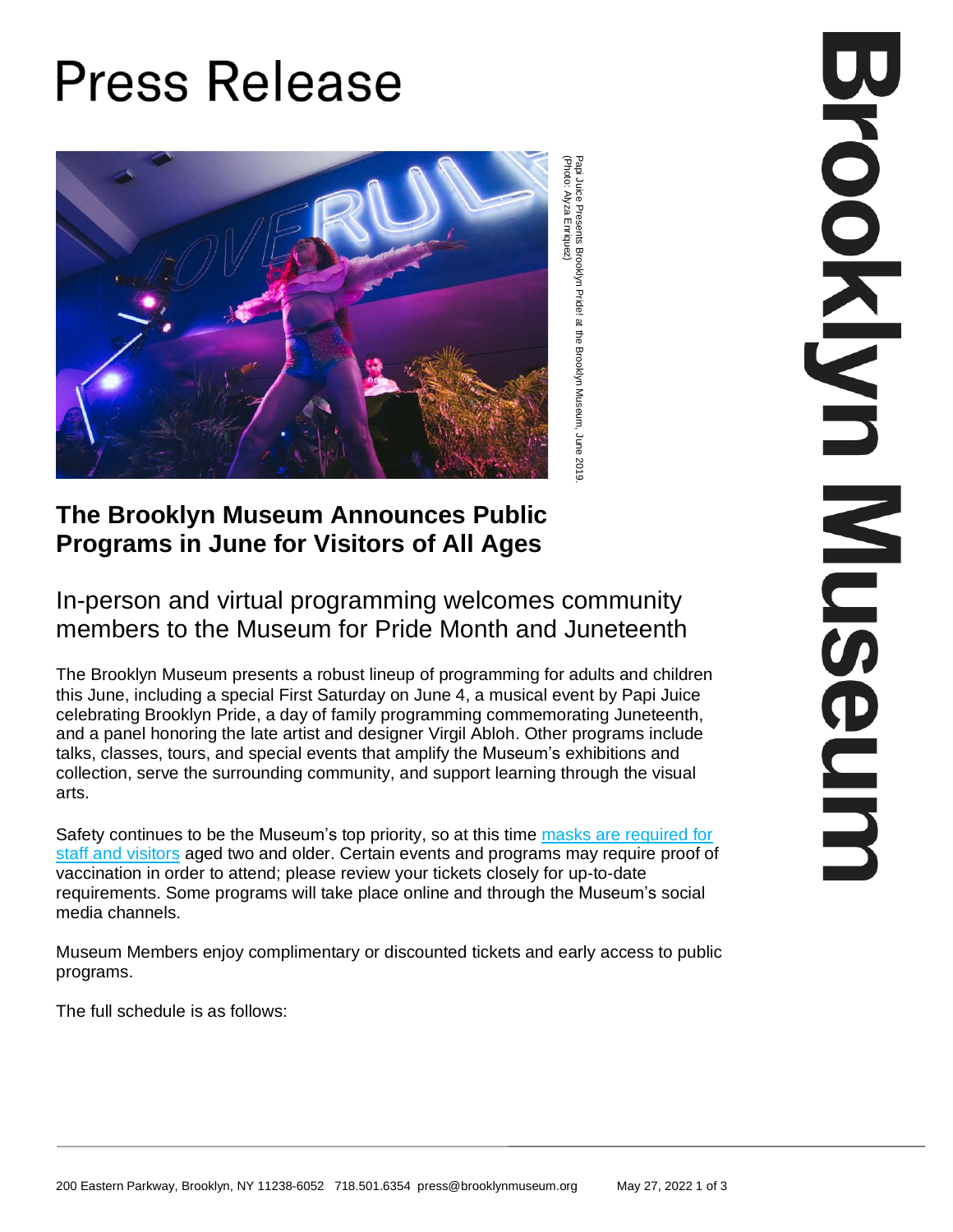**Stroller Tour Thursday, June 2, 10–11:15 am** Meet in the Education Gallery, 1st Floor [Tickets](https://my.brooklynmuseum.org/events/d071752a-a379-61b4-ad85-491cb99e9a60) are sold out.

Designed for children up to 24 months and their caregivers, this interactive, strollerfriendly tour features touchable objects, songs, and exploration of artworks on view. June's tour visits *Guadalupe Maravilla: Tierra Blanca Joven*.

## **Virtual We Speak Art**

## **Thursday, June 2, 6–7 pm**

**Online** Free, reserve [tickets](https://my.brooklynmuseum.org/events/249c887b-5388-3382-0d83-392cccee3a8f) in advance.

Participants join fellow English language learners to practice conversational English skills in a discussion inspired by a work of art. All levels of English proficiency are welcome.

## **First Saturday: Heaven Is What You Feel**

**Saturday, June 4, 5–10 pm** Throughout the Museum Free, reserve [tickets](https://my.brooklynmuseum.org/events/0180b48c-e511-3326-0e93-ac4255e8a5d9) in advance. Tickets to visit *Andy Warhol: [Revelation](https://my.brooklynmuseum.org/events/1910d5dc-c021-f4b2-eb4e-5915f9028306)* during First Saturday are 40% off.

Celebrate Pride with a day of free programs spotlighting queer and trans artists, musicians, and collectives who are using art to imagine and create spaces of joy, community, and possibility. View the full [lineup.](https://www.brooklynmuseum.org/visit/first_saturdays)

#### **Virtual Hablemos de Arte Thursday, June 9, 6:30–7:30 pm Online** Free, reserve [tickets](https://my.brooklynmuseum.org/events/1058795c-3ffe-ed0a-476f-b98332b37b4a) in advance.

Spanish language speakers and learners are invited to practice exchanging ideas in Spanish with an informal conversation inspired by a work of art. All levels of Spanish proficiency are welcome.

#### **Scent Tour: Faith, Fragrance, and Andy Warhol Thursday, June 9, 6:30–8 pm**

Morris A. and Meyer Schapiro Wing and Iris and B. Gerald Cantor Gallery, 5th Floor [Tickets](https://my.brooklynmuseum.org/events/017fb7e8-5b71-5d1b-14a9-c8871aab534a) are sold out.

Jessica Murphy—fragrance culture writer, educator, and Manager of Visitor Engagement at the Museum—leads a multisensory tour of *Andy Warhol: Revelation*, pairing works in the exhibition with a selection of perfumes to further illuminate the connections between spirituality and physicality in Warhol's art.

# **Drag and Draw with Yas Mama**

**Thursday, June 9, 7–9:30 pm** Steinberg Family Sculpture Garden (rain location: Martha A. and Robert S. Rubin Pavilion, 1st Floor) [Tickets](https://my.brooklynmuseum.org/events/a102c60a-a697-3f61-1a26-9a86920c1275) are \$35 and include after-hours admission to *Andy Warhol: Revelation*, a Brooklyn Museum tote, and a complimentary drink.